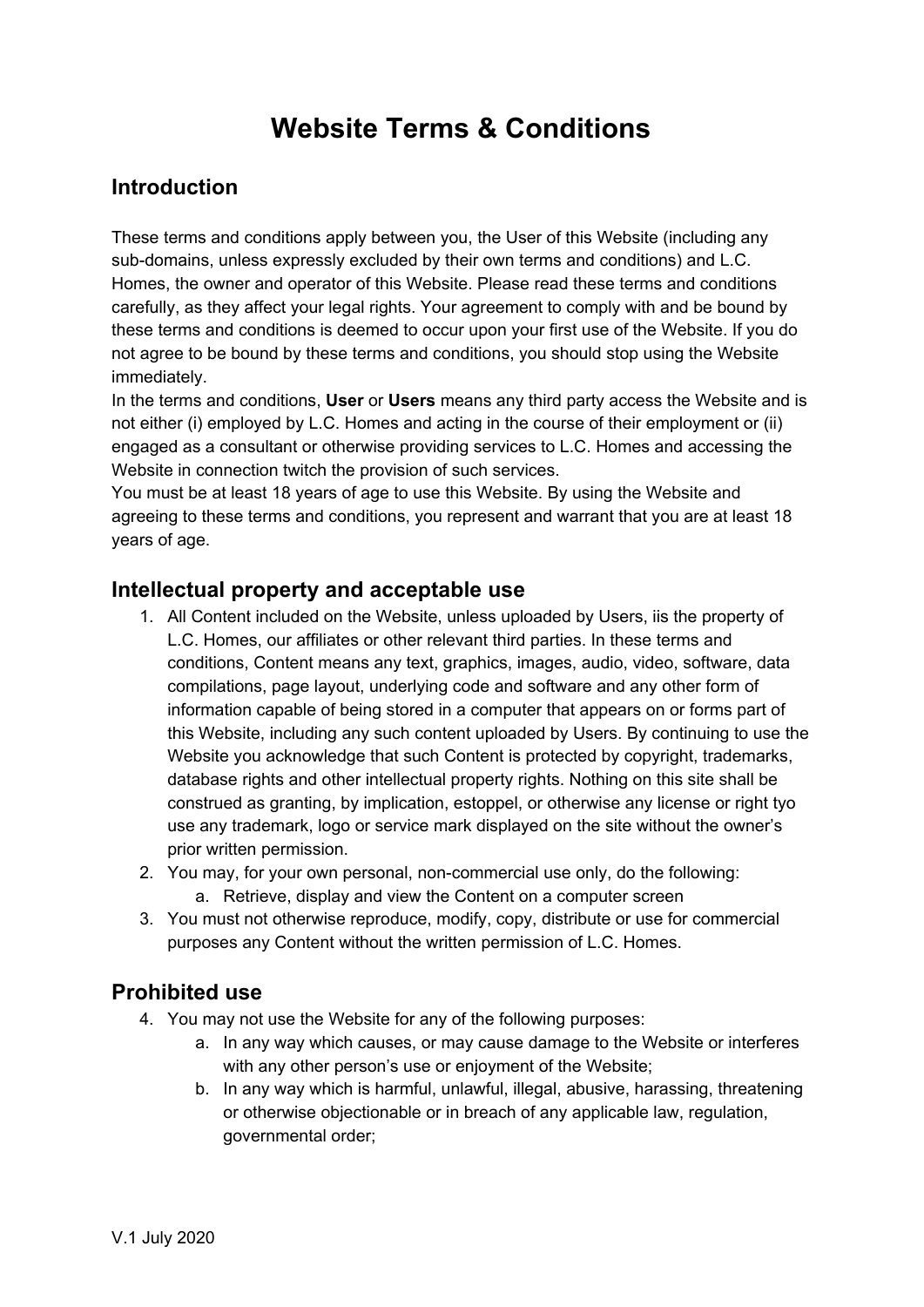c. Making, transmitting or storing electronic copies of Content protected by copyright without the permission of the owner.

### **Links to other websites**

- 5. This Website may contain links to other sites. Unless expressly stated, these sites are not under control of L.C. Homes or that of any of our affiliates.
- 6. We assume no responsibility for the content of such Websites and disclaim liability for any and all forms of loss or damage arising out of the use for them.
- 7. The inclusion of a link to another site on this Website does not imply any endorsement of the sites themselves or of those in control of them.

# **Privacy Policy and Cookies Policy**

8. Use of the Website is also governed by our Privacy Policy and Cookies policy, which are incorporated into these terms and conditions by this reference. To view the Privacy policy and Cookies Policy, please click on the following: <https://www.lchomes.co.uk/legals>

## **Availability of the Website and disclaimers**

- 9. Whilst L.C. Homes use reasonable endeavours to ensure that the Website is secure and free of errors, viruses and other malware, we give no warranty or guarantee in that regard and all Users take responsibility for their own security, that of their personal details and their computers.
- 10. L.C. Homes accepts no liability for any disruption or non-availability of the Website.
- 11. L.C. Homes reserves the right to alter, suspend or discontinue any part (or the whole of) the Website including, but not limited to any products and/or services available. These terms and conditions shall continue to apply to any modified version of the Website unless it is expressly stated otherwise.

#### **General**

- 12. You may not transfer any of your rights under these terms and conditions to any other person. We may transfer our rights under these terms and conditions where we reasonably believe your rights will not be affected.
- 13. These terms and conditions may be varied by us from time to time. Such revised terms will apply to the Website form the date of publication. Users should check the terms and conditions regularly to ensure familiarity with the then current version.
- 14. These terms and conditions together with the Privacy Policy and Cookies Policy contain the whole agreement between the parties relating to its subject matter and supersede all prior discussions, arrangements or agreements that might have taken place in relation to the terms and conditions.
- 15. The Contracts (Rights of Third Parties) Act 1999 shall not apply to these terms and conditions and no third party will have any right to enforce or rely on any provision of these terms and conditions.
- 16. If any court or competent authority finds that any provision of these terms and conditions (or part of any provision) is invalid, illegal or unenforceable, that provision or part-provision will, to the extent required, be deemed to be deleted, and the validity